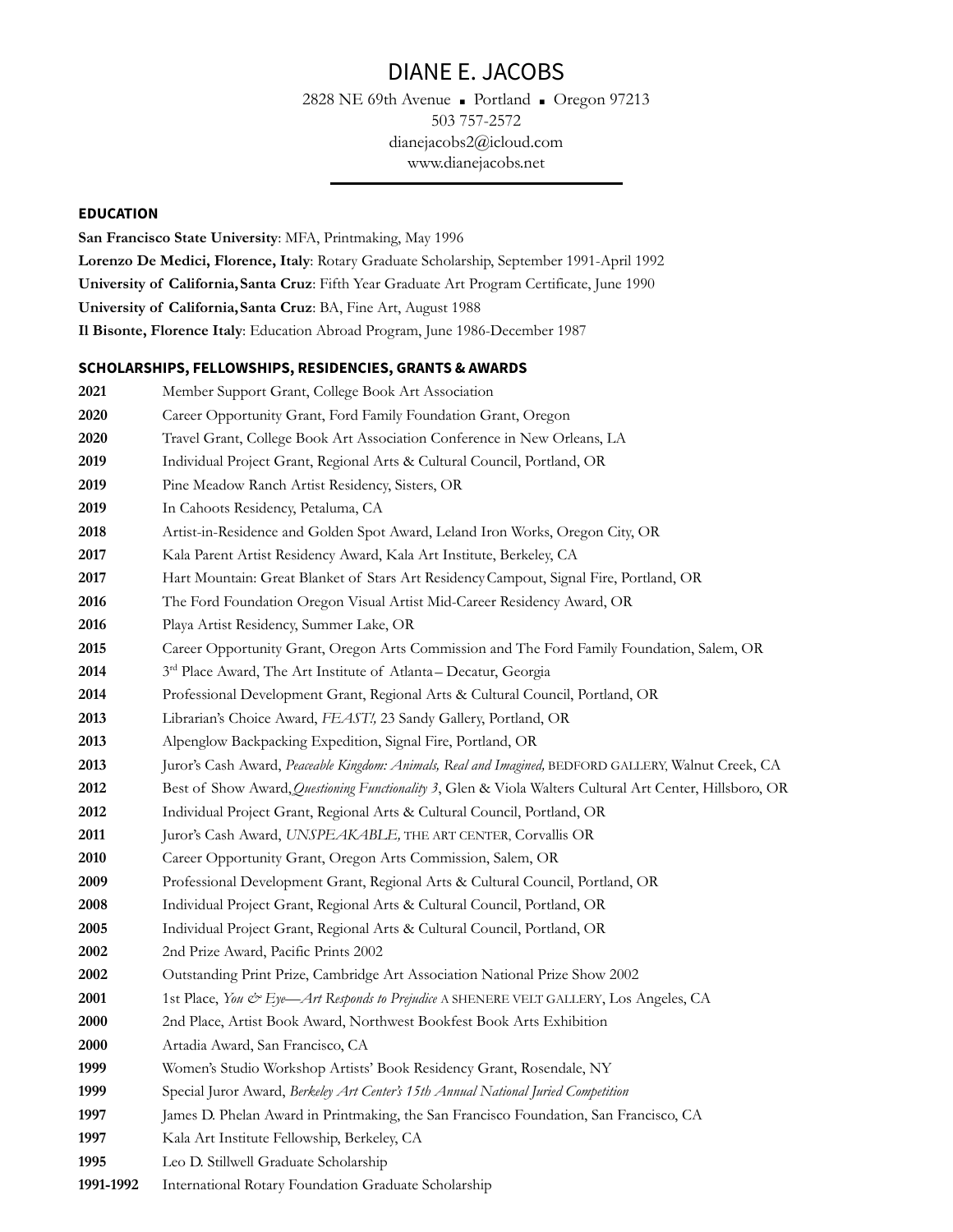NE 69th Avenue ■ Portland ■ Oregon 97213 757-2572 [dianejacobs2@icloud.com](mailto:dianejacobs@igc.org) www.dianejacobs.net

### **ARTIST TALKS & SLIDE PRESENTATIONS**

| 2020 | CBAA CONFERENCE, Hair + Book: Body Politics in Book Arts, conv. with Alisa Banks, New Orleans, LA |
|------|---------------------------------------------------------------------------------------------------|
| 2019 | ANNEX AT THE BUSH BARN ART CENTER, Artist Talk for WAKE installation, Salem, OR                   |
| 2019 | PINE MEADOW RANCH, <i>Artist Talk</i> , Sisters, OR                                               |
| 2017 | SANTA CLARA UNIVERSITY, Artist Talk for Understanding and Resisting Violence, Santa Clara, CA     |
| 2017 | BAINBRIDGE ISLAND MUSEUM OF ART, Artist's Book Talk, Bainbridge Island, WA                        |
| 2017 | UNIVERSITY OF PUGET SOUND, COLLINS MEMORIAL LIBRARY, Artist Talk, Tacoma, WA                      |
| 2015 | BUSH BARN ART CENTER, <i>Artist Talk</i> , Salem, OR                                              |
| 2013 | ORANJ STUDIO, Artist Talk, Portland, OR                                                           |
| 2012 | US BANK ROOM, MULTNOMAH COUNTY LIBRARY Artist Talk, Portland, OR                                  |
| 2010 | KBOO - ART FOCUS, Radio Interview with Eva Lake. Portland, OR                                     |
| 2009 | OREGON COLLEGE OF ART AND CRAFT, PowerPoint presentation. Portland, OR                            |
| 2008 | AUSTIN PEAY UNIVERSITY, PowerPoint lecture. Clarksville, TN                                       |
| 2008 | PECHA KUCHA VOL. 4, Art Presentation. Portland, OR                                                |
| 2008 | DISJECTA, <i>Artist Talk</i> . Portland, OR                                                       |
| 2006 | CHEMEKETA COMMUNITY COLLEGE, Slide lecture drawing department, Salem, OR                          |
| 2005 | KBOO - ART FOCUS, Radio interview with Julie Bernard, Portland, OR                                |
| 2005 | THE ART GYM, MARYLHURST UNIVERSITY, Artist gallery talk, Marylhurst, OR                           |
| 2004 | KBOO - ART FOCUS, Radio interview with Julie Bernard, Portland, OR                                |
| 2003 | PORTLAND COMMUNITY COLLEGE, Rock Creek & Cascade Campuses, Artheat 2003, Portland, OR             |
| 2002 | CALIEQUALLA STATE UNIVERSITY STANISLAVE ALLE Cticks and Ctones gallomy talk Two only $\Omega$     |

CALIFORNIA STATE UNIVERSITY, STANISLAUS, *Sticks and Stones gallery talk*, Turlock, CA

### **SOLO SHOWS**

| 2019 | WAKE, ANNEX, Bush Barn Art Center, Salem, OR                                                        |
|------|-----------------------------------------------------------------------------------------------------|
| 2018 | for the Breadth of a Poem SESNON UNDERGROUND GALLERY, University of California Santa Cruz, CA       |
| 2016 | HOMAGE, WIEDEN+KENNEDY GALLERY, Portland, OR                                                        |
| 2015 | (ex)change, THE BUSH BARN ART CENTER, Salem, OR                                                     |
| 2013 | Comb Over, ORANJ STUDIO, Portland, OR                                                               |
| 2012 | Artist Book Release, John Wilson Special Collections Multnomah County Central Library, Portland, OR |
| 2010 | Bowing to Paradox, 23 SANDY GALLERY, Portland, OR                                                   |
| 2008 | The Writing's on the Wall, DISJECTA, Portland, OR                                                   |
| 2008 | New Works, LIMN GALLERY, San Francisco, CA                                                          |
| 2005 | Cross Hairs, THE ART GYM, MARYLHURST UNIVERSITY, Marylhurst, OR                                     |
| 2005 | Hairy Times, CANNON BEACH GALLERY, Cannon Beach, OR                                                 |
| 2004 | Language As My Witness, HOFFMAN GALLERY, OREGON COLLEGE OF ART & CRAFT, Portland, OR                |
| 2003 | Sticks and Stones, UNIVERSITY ART GALLERY, California State University, Stanislaus, Turlock, CA     |
| 2002 | Names Will Never Hurt Me, ROCK CREEK GALLERY, Portland Community College, Portland, OR              |
| 2000 | Between the Lines, FRUMKIN/DUVAL GALLERY, Bergamot Station t-1, Santa Monica, CA                    |
| 1999 | WOMEN'S STUDIO WORKSHOP, Rosendale, NY                                                              |
| 1999 | SAN FRANCISCO MUSEUM OF MODERN ART ARTISTS GALLERY, San Francisco, CA                               |
| 1997 | 1997 James D. Phelan Art Awards in Printmaking, KALA ART INSTITUTE, BERKELEY, CA                    |
| 1992 | Life and Death in Italy, Women't Center University of California Santa Cruz, Santa Cruz, CA         |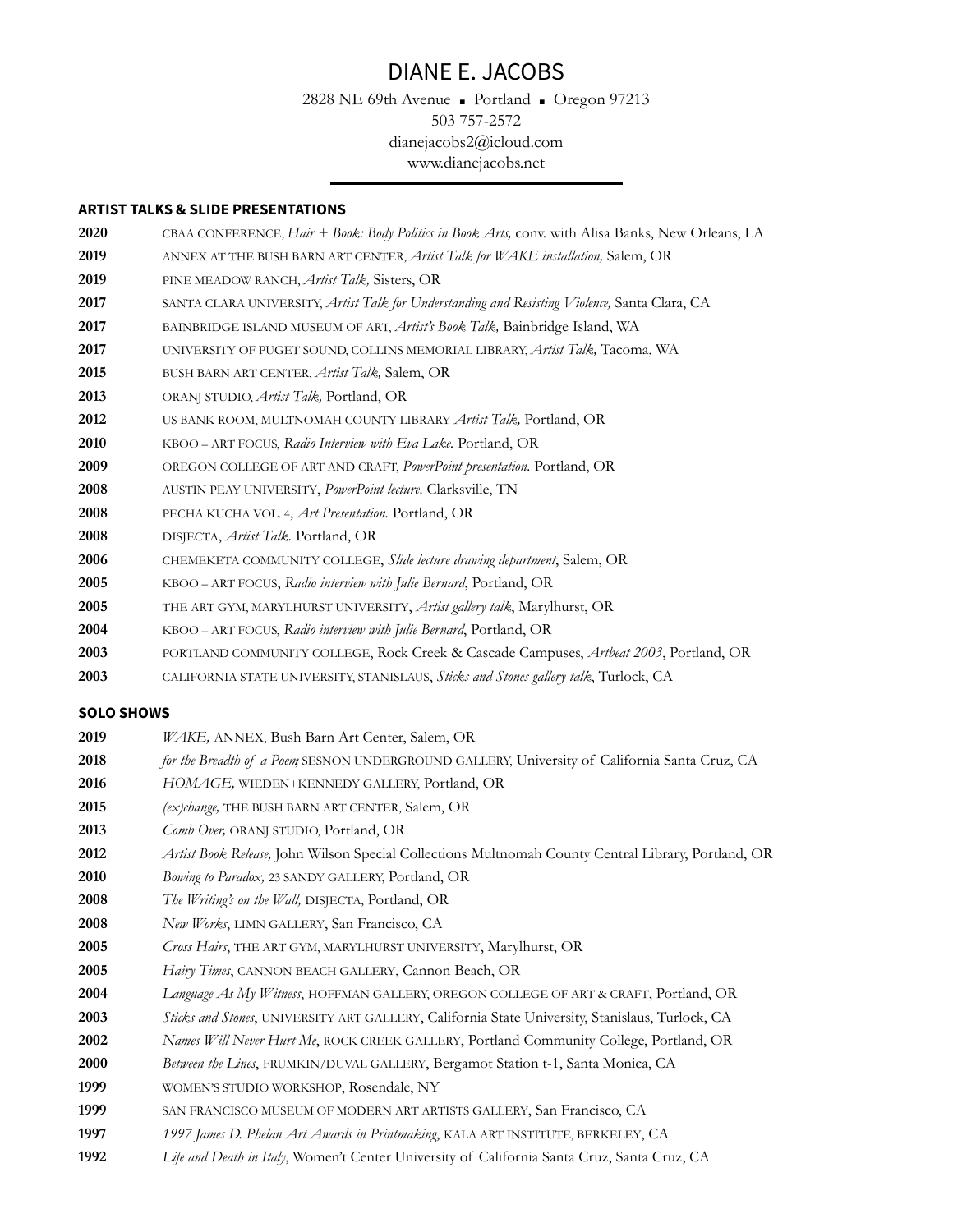2828 NE 69th Avenue ■ Portland ■ Oregon 97213 503 757-2572 [dianejacobs2@icloud.com](mailto:dianejacobs@igc.org) www.dianejacobs.net

### **SELECTED GROUP SHOWS**

| 2022 | Boundless, The Bainbridge Island Museum of Art, Bainbridge Island, WA                                                                           |
|------|-------------------------------------------------------------------------------------------------------------------------------------------------|
| 2021 | Storylines, Bainbridge Arts & Crafts, Bainbridge Island, WA                                                                                     |
|      | Hindsight, Gallery114, Portland, OR                                                                                                             |
| 2020 | The Art of the Book: 15th annual exhibitionof handmade artist books, Seager/Gray Gallery, Mill Valley, CA                                       |
|      | Intersections: Book Arts as Convergence, CARROLL GALLERY, TULANE UNIVERSITY, New Orleans, LA                                                    |
| 2019 | Open Sesame: The Magic of Artist's Books Revealed, The Bainbridge Island Museum of Art, Bainbridge Island, WA                                   |
|      | The Book As Art: The Page & Beyond, Columbia City Gallery, Seattle, WA                                                                          |
|      | A PART: Leland Iron Works 2018 Residency Show, PLACE, Portland, OR                                                                              |
|      | Unredacted, REACHARTS, Swampscott, MA                                                                                                           |
|      | The Book as Art: Flight Edition, Hartfifeld-Jackson Atlanta International Airport, Atlanta, GA                                                  |
| 2018 | RUMINATION, PORTLAND ART MUSEUM, Portland, OR                                                                                                   |
|      | The Book as Art v. 6.0: Pulp, The Decatur Arts Alliance, GEORGIA CENTER FOR THE BOOK, Decatur, GA                                               |
| 2017 | Hold On Tight, NINE GALLERY, Portland, OR                                                                                                       |
|      | Nonesuch Art of Paper Awards, MAIN & STATION NONESUCH, Parrsboro, Nova Scotia, Canada                                                           |
|      | Taking Issue, BIMA, SHERRY GROVER GALLERY, Parrsboro, Bainbridge Island, WA                                                                     |
|      | Power of the Page: Artists' Books by Women, NEW MUSEUM LOS GATOS, Los Gatos, CA                                                                 |
| 2016 | The Book as Art v. 4.0: Boundless, Decatur Arts Alliance, GEORGIA CENTER FOR THE BOOK, Decatur, GA                                              |
|      | Hairy Matter, PLADS ARTSPACE, Aarhus C., Denmark                                                                                                |
|      | POP-UP NOW II, 23 SANDY GALLERY, Portland, OR                                                                                                   |
|      | The Art of the Book, SEBASTOPOL CENTER FOR THE ARTS, Sebastopol, CA                                                                             |
|      | Just One Look, Special Collections, ALLEN LIBRARY, UNIVERSITY OF WASHINGTON, Seattle, WA                                                        |
|      | SLOW, ORANJ STUDIO, Portland, OR                                                                                                                |
|      | Backstory 2016 CBAA Member's Exhibition, VANDERBILT'S FINE ARTS GALLERY, Nashville, TN                                                          |
|      | The Story Depends on the Teller: Book Arts in the Pacific Northwest, Pacific Lutheran University, Tacoma, WA                                    |
| 2015 | Black & White & Read, Cannon Gallery of Art, WESTERN OREGON UNIVERSITY, Monmouth, OR                                                            |
|      | The Art of the Book, SEAGAR GRAY GALLERY, Mill Valley, CA                                                                                       |
|      | Carpe Librum, BAINBRIDGE ARTS & CRAFTS, Bainbridge, WA                                                                                          |
|      | 50/50 UCSC Alumni Exhibition, R. BLITZER GALLERY, Santa Cruz, CA                                                                                |
| 2014 | The Book as Art: Expanding the Limits, THE ART INSTITUTE OF ATLANTA - DECATUR, Decatur, GA                                                      |
|      | Ink This: Contemporary Print Arts in the Northwest, TACOMA ART MUSEUM, Tacoma, WA                                                               |
|      | Stories That Women Tell, KATHRIN CAWEIN GALLERY, PACIFIC UNIVERSITY, Forest Grove, OR                                                           |
|      | Unbroken Arbor Vitae, SUHO MEMORIAL PAPER MUSEUM, Taipei, Taiwan                                                                                |
|      | Paper, WATERSTONE GALLERY, Portland, OR                                                                                                         |
|      | BookWorks, SAN FRANCISCO PUBLIC LIBRARY, San Francisco, CA                                                                                      |
| 2013 | Under the Wings of Artemis: The Crossroads of Scholarship and Art, SPECIAL COLLECTIONS, ALLEN LIBRARY, UNIVERSITY OF<br>WASHINGTON, Seattle, WA |
|      | Threading the Needle, HELZER GALLERY, PCC ROCK CREEK, Portland, OR                                                                              |
|      | Unnatural Acts: Crimes Against Mother Nature, MILEPOST 5, Portland, OR                                                                          |
|      | Eco Editions, 23 SANDY GALLERY, Portland, OR                                                                                                    |
|      | FEAST!, 23 SANDY GALLERY, Portland, OR                                                                                                          |
|      | Puget Sound Book Artists Third Annual Members Exhibition, Collins Memorial Library, UPS, Tacoma, WA                                             |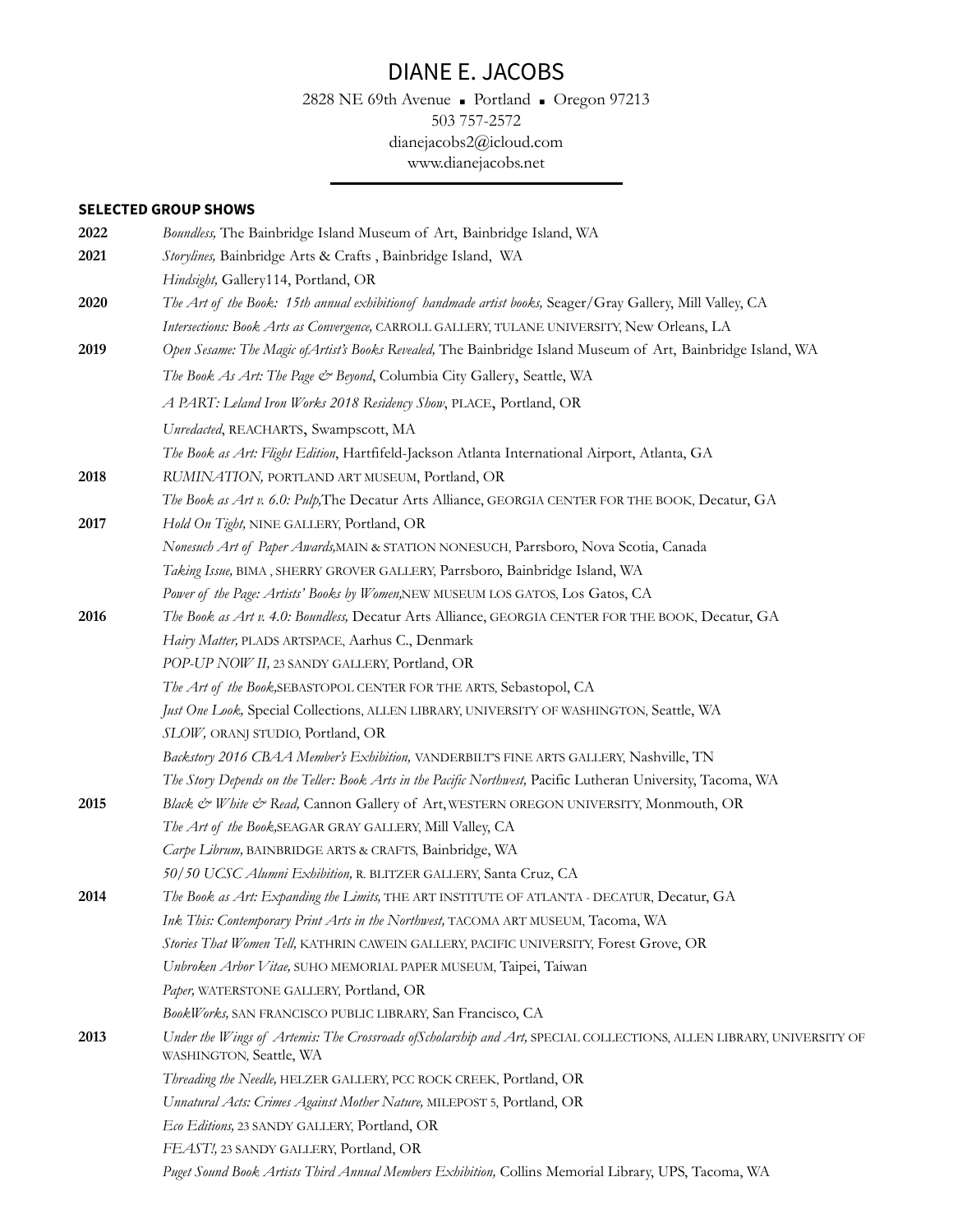### 2828 NE 69th Avenue ■ Portland ■ Oregon 97213 503 757-2572 [dianejacobs2@icloud.com](mailto:dianejacobs@igc.org) www.dianejacobs.net

|      | Selected group shows continued                                                                                  |
|------|-----------------------------------------------------------------------------------------------------------------|
|      | Hidden Agendas, ATELIER 6000, Bend, OR                                                                          |
|      | Peaceable Kingdom: Animals, Real and Imaged, BEDFORD GALLERY, Walnut Creek, CA                                  |
| 2012 | Digest This! Two-person show with Shu-Ju Wang, GALLERY 110, Seattle, WA                                         |
|      | INKED! Contemporary Northwest Letterpress, 23 SANDY GALLERY, Portland OR                                        |
|      | Sitka Art Invitational, WORLD FORESTRY CENTER, Portland, OR                                                     |
|      | Questioning Functionality 3, GLEN & VIOLA WALTERS CULTURAL ART CENTER, Hillsboro, OR                            |
|      | In, On, Of Paper Juried Exhibition, PAPER CIRCLE, Nelsonville, OH                                               |
| 2011 | The Organic Architecture of Books, NORTH VIEW GALLERY, PCC SYLVANIA, Portland, OR                               |
|      | rock paper scissors, COLUMBIA CITY GALLERY, Seattle, WA                                                         |
|      | MAGNA CARTA - ART/PAPER, CAIN SCHULTE CONTEMPORARY ART BERLIN, Berlin, Germany                                  |
|      | Fine & Dirty: Letterpress Work, MCBA INTERNATIONAL TRAVELING SHOW, Minneapolis, MN                              |
|      | UN-SPEAK-ABLE, THE ARTS CENTER, Corvallis, OR                                                                   |
| 2010 | Object Focus: The Book, MUSEUM OF CONTEMPORARY CRAFT, Portland, OR                                              |
|      | MAGNA CARTA - ART/PAPER, CAIN SCHULTE CONTEMPORARY ART SF, San Francisco, CA                                    |
|      | For the Love of Food, GLEN & VIOLA WALTERS CULTURAL ART CENTER, Hillsboro, OR                                   |
|      | Book Power, 23 SANDY GALLERY, Portland, OR                                                                      |
|      | Faculty Show, OREGON COLLEGE OF ART & CRAFT, Portland, OR                                                       |
| 2009 | For the Love of Food, CEDAR CREST COLLEGE, Allentown, PA                                                        |
|      | BOOK + ART = Contemporary Artist's Books and Broadsides, MULTNOMAH PUBLIC LIBRARY, Portland, OR                 |
|      | WORD. INTERSTATE FIREHOUSE CULTURAL CENTER, Portland, OR                                                        |
| 2008 | (UN) COMMON: The Art of Altered ObjectsArt Department Gallery, Santa Clara University, Santa Clara, CA          |
|      | Six points, TRAHERN GALLERY OF ART, Austin Peay University, Clarksville, TN                                     |
|      | Text Messages: Words and Letters in Contemporary Printmaking, RYE ARTS CENTER, Rye, NY                          |
|      | Altered Books, MINNEAPOLIS CENTRAL LIBRARY, Minneapolis, MN                                                     |
|      | Fresh Impressions: Contemporary Letterpress Printing, OREGON COLLEGE OF ART & CRAFT, Portland, OR               |
| 2007 | Multiple Interpretations: Contemporary Prints in Portfolio, THE NEW YORK PUBLIC LIBRARY, New York, NY           |
|      | Art of the Book 2007 THE GALLERY AT BAINBRIDGE ARTS AND CRAFTS, Bainbridge Island, WA                           |
|      | Craft Biennial 2007, The Hoffman Gallery, OREGON COLLEGE OF ART & CRAFT, Portland, OR                           |
|      | Gadzooks, Amazing Books by Northwest Artists, MARYHILL MUSEUM OF ART, Goldendale, WA                            |
|      | By All Means: Artist's Books and Books and Objects, NEW AMERICAN ART UNION, Portland, OR                        |
| 2006 | FACING FACTS: Photographic and Photo-based Portraiture, DE YOUNG MUSEUM, San Francisco, CA                      |
|      | Unstitched, Unbound: Imprints for Change, THE NATHAN CUMMINGS FOUNDATION, New York, NY                          |
|      | Hair Raising, SAN JOSE INSTITUTE OF CONTEMPORARY ART, San Jose, CA                                              |
| 2005 | Catalog, SOIL ART GALLERY, Seattle, WA                                                                          |
|      | Artwear: Fashion and Anti-Fashion, LEGION OF HONOR, San Francisco, CA                                           |
|      | 4th International Columbia Book & Paper Arts Triennial, COLUMBIA COLLEGE CHICAGO, Chicago, IL                   |
|      | The Artist Turns to the Book: Highlights from the GRI Collection, The Getty Research Institute, Los Angeles, CA |
| 2004 | The Drawing Room, KALA ART INSTITUTE, Berkeley, CA                                                              |
| 2003 | bibliocosmos, DOUGLAS F. COOLEY MEMORIAL ART GALLERY, REED COLLEGE, Portland, OR                                |
| 2002 | Built by Hand: the Book as Art Juried Exhibition, PYRAMID ATLANTIC, Riverdale, MD                               |
|      | Cambridge Art Association National Prize Show 2002, CAMBRIDGE ART ASSOCIATION, Cambridge, MA                    |
|      | Pacific Prints 2002, PACIFIC ART LEAGUE OF PALO ALTO, Palo Alto, CA                                             |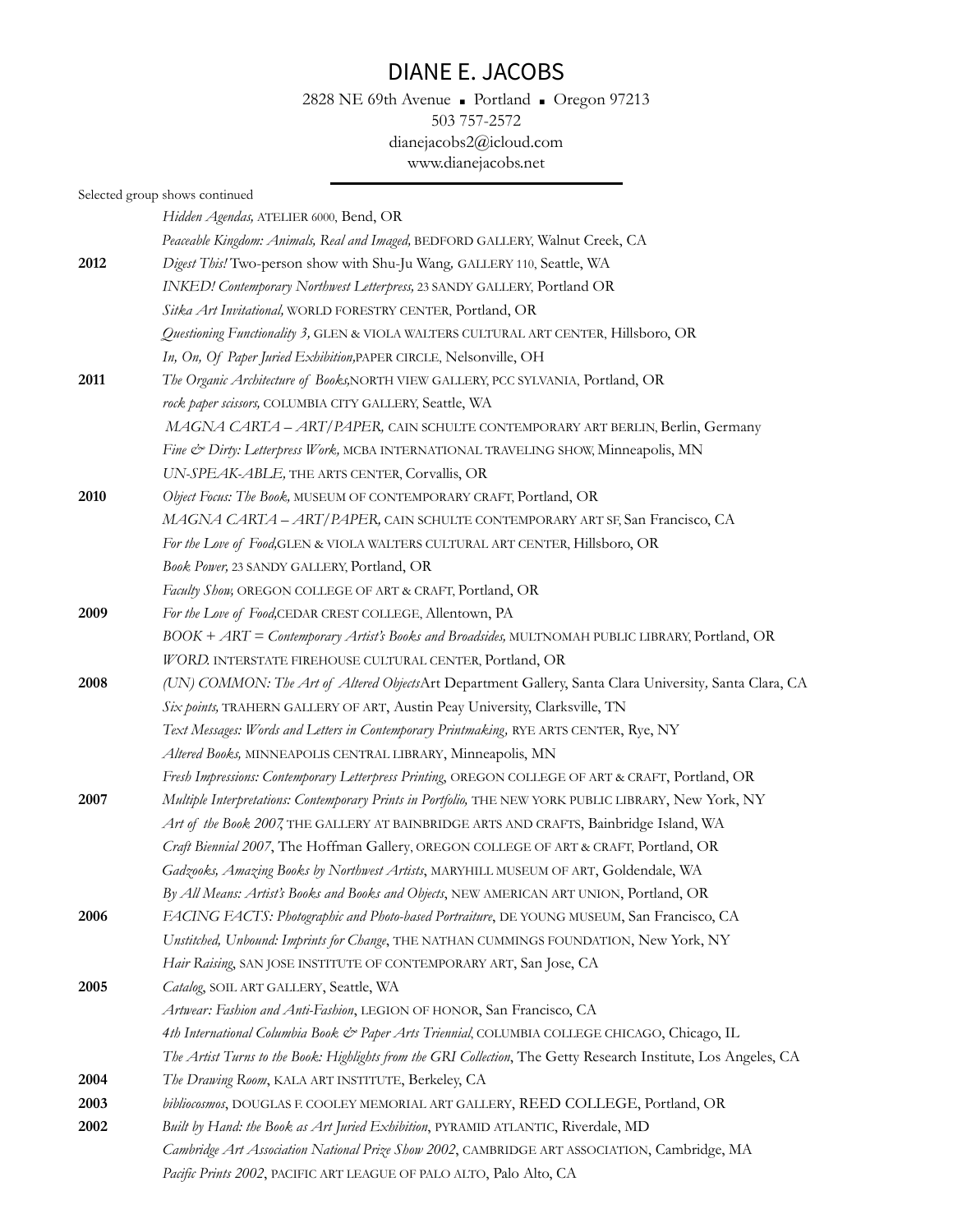2828 NE 69th Avenue ■ Portland ■ Oregon 97213 503 757-2572 [dianejacobs2@icloud.com](mailto:dianejacobs@igc.org) www.dianejacobs.net

Selected group shows continued

| 2001 | Recent Acquisitions of Contemporary CaliforniaWorks on Paper, California Palace of the Legion of Honor, SF, CA |
|------|----------------------------------------------------------------------------------------------------------------|
|      | You & Eye—Art Responds to Prejudice, A SHENERE VELT GALLERY, Los Angeles, CA                                   |
| 2000 | Fuzzylogic, SOUTHERN EXPOSURE, San Francisco, CA                                                               |
|      | Northwest Bookfest Book Arts Exhibition, STADIUM EXHIBITION CENTER, Seattle, WA                                |
|      | The Art Council's 2000 Grants to Individual Artists, JERNIGAN WICKER FINE ARTS, San Francisco, CA              |
|      | Multiplicity in Time & Space: Intangible/imminent/virtual, AMPERSAND INTERNATIONAL ARTS, San Francisco, CA     |
| 1999 | Fiber Art, BOLINAS MUSEUM, Bolinas, CA                                                                         |
|      | BACA 15th Annual National Juried Exhibition, BERKELEY ART CENTER, Berkeley, CA                                 |
| 1998 | Nothing But Time, SOUTHERN EXPOSURE GALLERY, San Francisco, CA                                                 |
| 1998 | Introductions '98, GALLERY PAULE ANGLIM, San Francisco, CA                                                     |
| 1997 | 6th Annual Luggage Show, THE LUGGAGE STORE, San Francisco, CA                                                  |
|      | Fahrenheit 451, SAN FRANCISCO ART COMMISSION GALLERY, San Francisco, CA                                        |
| 1996 | Seeking Security the Human Spirit and the Compulsion to Control, WORKS/SAN JOSE, San Jose, CA                  |
|      | Geometry & New Math (books about sex), CENTER FOR BOOK ARTS, New York, NY                                      |

#### **TEACHING EXPERIENCE**

- **2012 –2020** Teaching Artist, The Right Brain Initiative / The Regional Arts and Cultural Council
- **2010 – 2020** Teaching Artist, Alameda Beaumont Childcare pre-school, Portland, OR
- **2014** Teaching Artist, Women's Studio Workshop Summer Art Institute, Rosendale, NY
- **2014** Teaching Artist, The Franciscan Montessori Earth School, Portland, OR
- **2012** Artist-in-Residence, ceramic tile project with entire Dorothy Fox Elementary school student body.
- **2010-2011** Artist-in-Residence, Stories of PLACE Project at Atkinson Elementary School, Portland, OR
- **2003-2009** Art Instructor, Letterpress Printing, Oregon College of Art and Craft, Portland, OR
- **2007** Artist-in-Residence, CLEAR Project at Atkinson Elementary School, Portland, OR
- **2006-2009** Block Print Calendar Workshop, Artist Book Workshop, Quest Center for Integrative Health, Portland, OR
- **2003** Artist-in-Residence, West Union Elementary School, Hillsboro, OR (Artist Book Project with entire school)

#### **MY ART APPEARS IN THESE PUBLICATIONS:**

ART FOR EVERYONE, Chemeketa Community College Art Faculty, Oxford University Press, 2022

THE ART OF PAPERCRAFT, Helen Hiebert, Story Publishing, 2022

BECOMING FERAL, Josh Armstrong, Alexandra Lakind, Chessa Adsit-Morris, Object-a Creative Studio, Glasgow, UK. 2021

LEAF LITTER #8: The Storyteller Issue, Amy Harwood & Daniela Molnar, The Gloo Factory, Tucson, AZ 2020

ANTHOLOGY OF FORESTS, ilylali, Queens, NY, 2019

JUST ONE LOOK, Wendy Huntington, Sarah Kate Moore & Lauren Dudley, 2016

ART FOR EVERYONE, Chemeketa Art Faculty, Chemeketa Press, 2016

LEAF LITTER #4, Amy Harwood & Daniela Molnar, Iron Point Press, Tucson, AZ 2014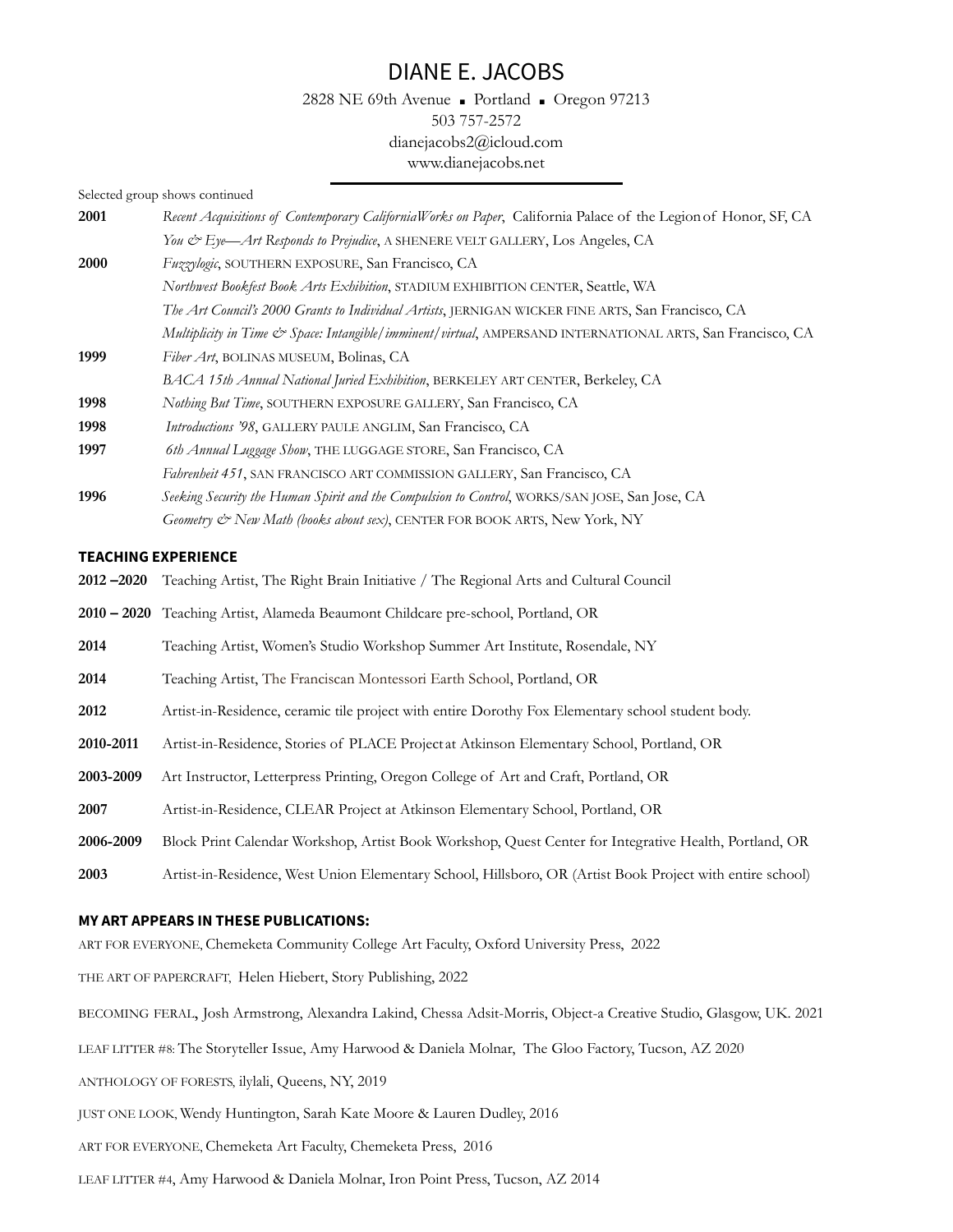2828 NE 69th Avenue ■ Portland ■ Oregon 97213 503 757-2572 [dianejacobs2@icloud.com](mailto:dianejacobs@igc.org) www.dianejacobs.net

My art appears in these publications continued

FOR THE LOVE OF LETTERPRESS, Cathie Ruggie Saunders & Martha Chiplis Bloomsbury, 2013

UNDER THE WINGS OF ARTEMIS: *The Crossroads of Scholarshipand Art*, Lauren Dudley – Wendy Huntington, 2013

BOOK ART OBJECT 2, Peter Koch and David Jury, Stanford University Press, 2013

FINE & DIRTY: *Contemporary Letterpress Art*, Minnesota Center For Book Arts, The Center for Book Arts 2011

1000 ARTISTS' BOOKS: *Exploring the BOOK as ART*, Sandra Salamony with Peter & Donna Thomas, Quarry, 2012

My art appears in these publications continued

HANDMADE BOOKS, Lark Studio Series, 2010

BOUND & LETTERED: *Artists' Books, Bookbinding, Papercraft, Calligraphy*, Volume 7 Number 3, 2009

ARTWEAR: *Fashion and Anti-fashion*, Melissa Leventon, Fine Arts Museums of San Francisco, 2005

#### **BIBLIOGRAPHY**

ARTADIA, <https://artadia.org/news/awardee-spotlight-a-dialogue-with-diane-jacobs/>, April Swanson, *Awardee Spotlight: Diane Jacobs,* Nov 2019 PORT, [http://www.portlandart.net/archives/2016/05/diane\\_jacobs\\_ho.html](http://www.portlandart.net/archives/2016/05/diane_jacobs_ho.html) Jeff Jahn*Diane Jacobs' Homage at Wieden + Kennedy* May 2016 PICTURE SENTENCE, VOL. 1, ISSUE 4, Robert Tomlinson, *(ex)change: an exhibition by Diane Jacobs at SAA, Salem, OR,* Spring 2015 STATESMAN JOURNAL, [http://StatesmanJournal.com](http://statesmanjournal.com) Tom Rastrelli, *Artist confronts gender inequality* January 2015 FLASH OF THE HAND, <http://www.herringbonebindery.com/blog> Erin Fletcher, *Book Artist of the Month: Diane Jacobs*February 2014 MINDMARROW, <http://mindmarrow.wordpress.com> Catherine Haley Epstein, *Repository 72: Art Weaving and Words* June 11, 2013 HAND/EYE, <http://handeyemagazine.com> Rebecca Schiller, *Hair Salon* February 18, 2010 HER CIRCLE EZINE, <http://www.hercircleezine.com> Shana Thornton-Morris, *Hair Flips Artist Diane Jacobs,* February 8, 2008 ARTWEEK, Prudence Roberts, *'Gadzooks! Amazing Books by Northwest Artists' at Maryhill Museum of Art,*Dec/Jan 2007 THRIVE, Erin Ryan, *J Crist's 'Materiality' gives unconventional material context,* June 2006 BOISE WEEKLY, Edward Pettinger, *Postmodern Boutique 'Materiality' at J Crist,* May 2006 METRO, Michael S. Gant, *Threads of Memory,*February 2006 THE SAN FRANCISCO CHRONICLE, Anastasia Hendrix, *TRESSED OUT Art of the top of our heads,*January 2006 THE OREGONIAN, Janet Goetze, *Art Gym exhibits draw on artists' study in hair, fascination of boats,*October 2005 THE OREGONIAN, Victoria Blake, *Rathbun work sets sail,* September 2005 LAKE OSWEGO REVIEW, *Art show is caught in 'Cross Hairs',* September 2005 LOS ANGELES TIMES, David Pagel, *Books that put viewers in a bind*, June 2005 ARTWEEK, David Buuck, *'The Drawing Room' at Kala Art Institute*, April 2004 ARTWEEK, Lois Allan, *Diane Jacobs at Oregon College of Art & Craft*, March 2004 THE SIGNAL, Andrew Green, *Sticks and Stones*, March 2003 PALO ALTO WEEKLY, Sue Dreman, *The Way of the West'Pacific Prints 2002'*, October 2002 CAMBRIDGE CHRONICLE, Candi Carter, *Cambridge Art Show Anything but Bashful*, June 2002 THE BOSTON GLOBE, Cate McQuaid, *Focus on the Figurative in CAA Prize Exhibit*, May 2002 ARTWEEK, Draza Fratto O'Brien, *Robert Russell and Diane Jacobs at Frumkin/Duval Gallery*, February 2001 NY ARTS MAGAZINE, Francis Mill, *Media and Methods*, September 2000 ARTWEEK, Michael Read, *'Making Books' at Falkirk Cultural Center*, April 1999 SAN FRANCISCO BAY GUARDIAN, Glen Helfand, *'Introductions '98'*, July 1998 THE JOURNAL OF ARTIST BOOKS, Ruth McGurk, *'Science Imagined': a Review*, Spring 1997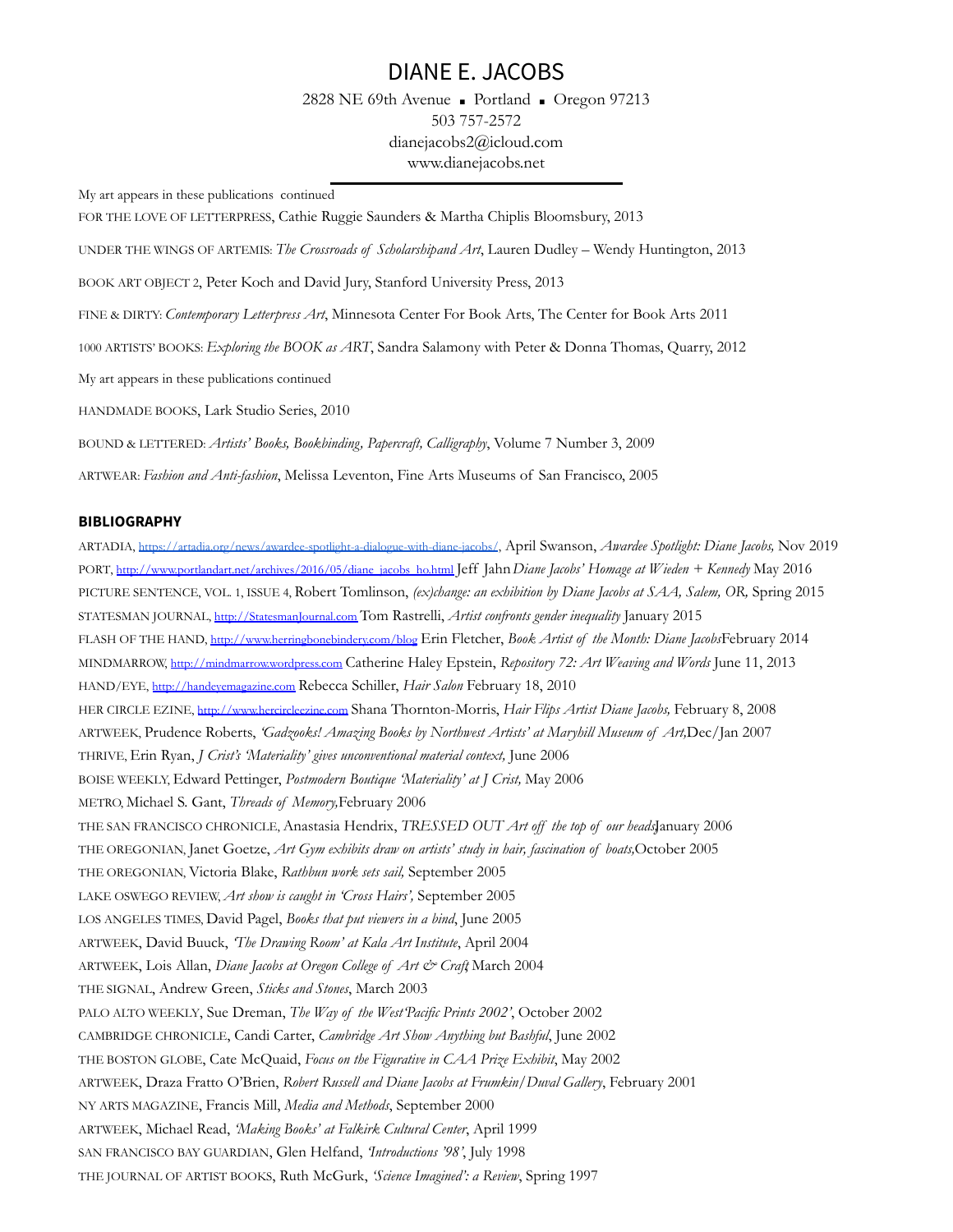2828 NE 69th Avenue ■ Portland ■ Oregon 97213 503 757-2572 [dianejacobs2@icloud.com](mailto:dianejacobs@igc.org) www.dianejacobs.net

#### **COLLECTIONS**

**Athenaeum Music and Arts Library**, San Diego, CA **Bucknell University,** Lewisburg, PA **California State Hayward**, Hayward, CA **Cleveland Institute of Art Library**, Cleveland, OH **Corcoran School of the Arts & Design,**Washington, DC **De Paul University,** Chicago, IL **Duke University**, Durham, NC **Emory University**, Atlanta, GA **Florida State University,** Tallahassee, FL **George Mason University,** Fairfax, VA **The Getty**, Los Angeles, CA **Harvard University**, Cambridge, MA **Indiana University-Purdue University Columbus, Herron Art Library**, Columbus, IN **Indiana University,** Bloomington, IN **Legion of Honor Museum, Achenbach Foundation for Graphic Arts**, San Francisco, CA **Lafayette College**, Easton, PA **Long Island University**, Brookville, NY **M.H. de Young Memorial Museum**, San Francisco, CA **Middle Tennessee State University**, Murfreesboro, TN **Mills College, Special Collections, Mills Center for the Book, Olin Library**, Oakland, CA **Mount Holyoke College Library**, South Hadley, MA **Multnomah County Library**, Portland, OR **Newark Public Library,** Newark, NY **New York Public Library**, New York, NY **Occidental College**, Los Angeles, CA **Ohio State University,** Athens, OH **Ohio University, Alden Library,** Athens, OH **Portland Art Museum,** Portland, OR **Purchase College, State University of New York,**Purchase, NY **Reed College**, Portland, OR **Rensselaer Polytechnic Institute**, Troy, NY **Rochester Institute of Technology**, Rochester, NY **San Francisco Museum of Modern Art**, San Francisco, CA **San Francisco Public Library**, San Francisco, CA **Savannah College of Art and Design**, Atlanta, GA **Scripps College, Ella Strong Denison Library**, Claremont, CA **Skidmore College**, Saratoga Springs, NY **Stanford University**, Stanford, CA **St. Ambrose University**, Davenport, IA **Swarthmore College**, Swarthmore, PA **Temple University,** Philadelphia, PA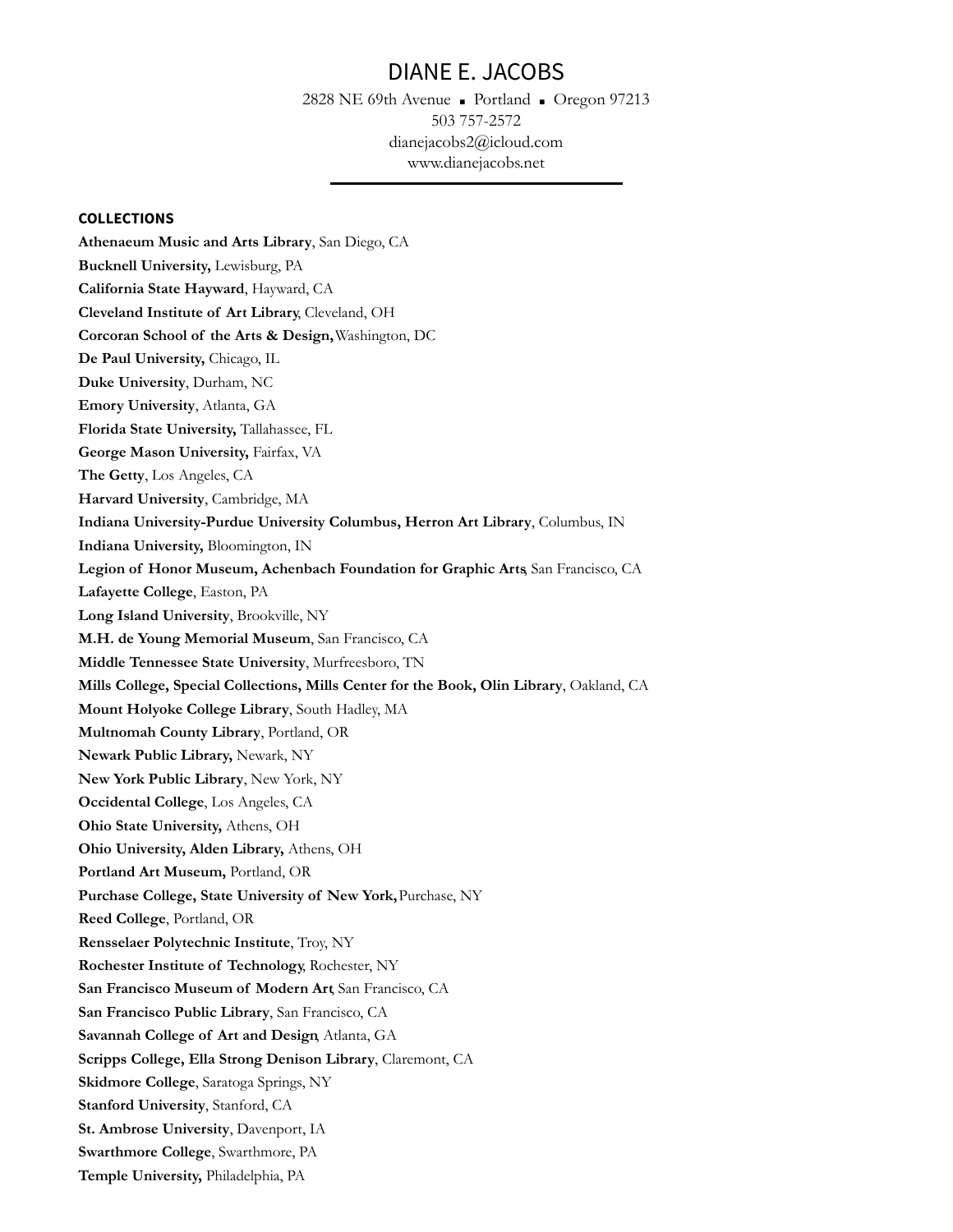2828 NE 69th Avenue ■ Portland ■ Oregon 97213 503 757-2572 [dianejacobs2@icloud.com](mailto:dianejacobs@igc.org) www.dianejacobs.net

Collections continued **Texas Tech University**, Lubbock, TX **The Library of Congress**, Rare Book and Special Collections, Washington, D.C. **The Schomburg Center for Research in Black Studies**, Harlem, NY **Topeka Public Library**, Topeka, KS **University of Alberta,**Edmonton, Alberta, Canada **University of California, Irvine**, Irvine, CA **University of California, San Diego, Mandeville Special Collections Library**, San Diego, CA **University of California**, **Santa Barbara, Davidson Library**, Santa Barbara, CA **University of California**, **Santa Cruz**, Santa Cruz, CA **University of Central Florida**, Orlando, FL **University of Chicago Library,**Chicago, IL **University of Connecticut**, Storrs, CT **University of Delaware**, Newark, DE **University of Georgia,**Athens, GA **University of Iowa**, Iowa City, IA **University of Miami**, Coral Gables, FL **University of Michigan**, Ann Arbor, MI **University of North Carolina at Greensboro,**NC **University of Oregon, Architecture & Allied Arts Library,**Eugene, OR **University of Pennsylvania,**Philadelphia, PA **University of Rochester,**Rochester, NY **University of Southern California,**Los Angeles, CA **University of Utah,**Salt Lake City, UT **University of Vermont,**Burlington, VT **University of Virginia,**Charlottesville, VA **University of Washington, Special Collections,**Seattle, WA **Vanderbilt University,** Nashville, TN **Vassar College,** Poughkeepsie, NY **Virginia Commonwealth University**, Richmond, VA **Walker Art Center**, Minneapolis, MN **Washington University,** St. Louis, MO **Wesleyan University, Olin Library,** Middletown, CT **William Andrews Clark Memorial Library, UCLA**, Los Angeles, CA **Yale University,** New Haven, CT